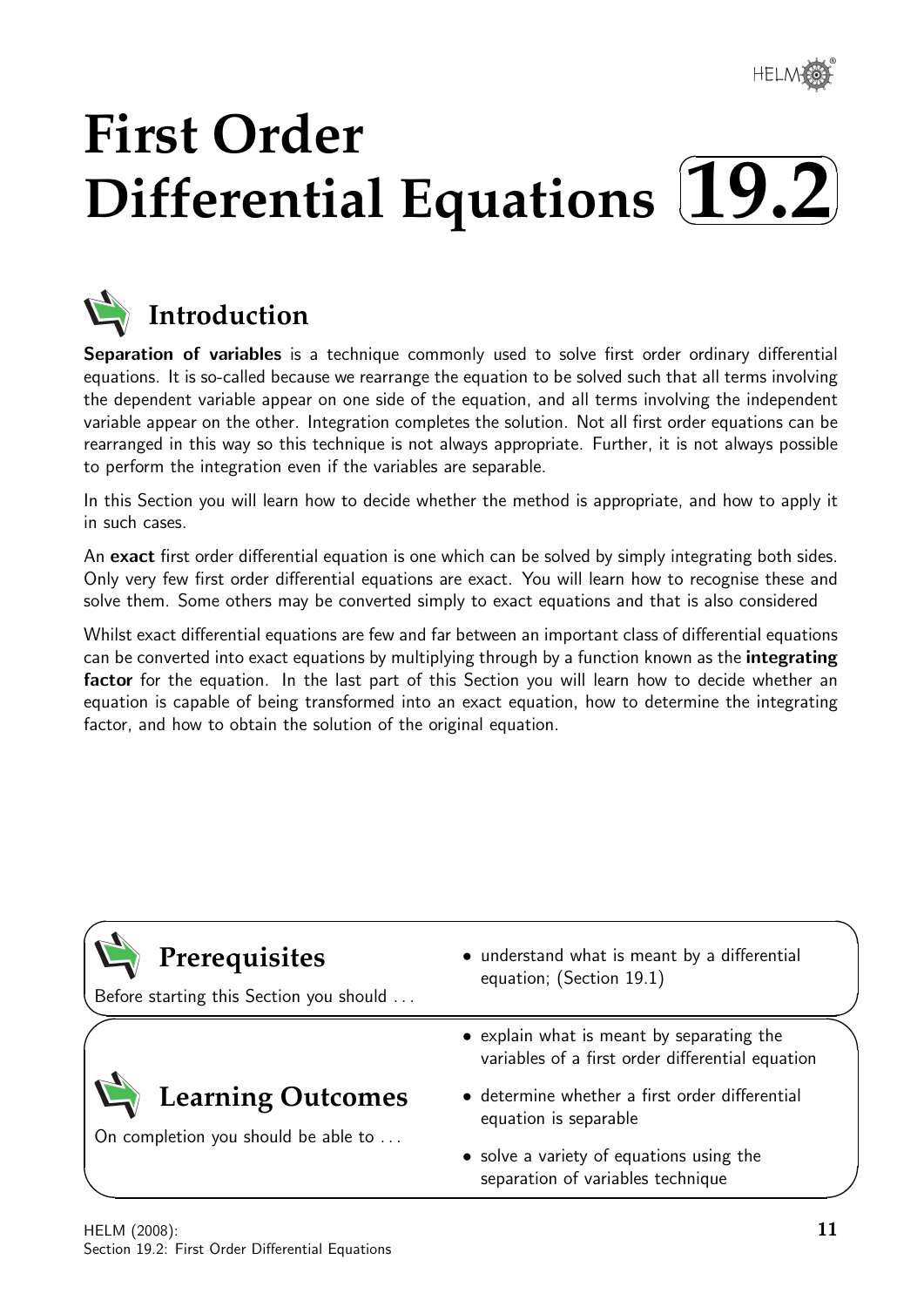## **1. Separating the variables in first order ODEs**

In this Section we consider differential equations which can be written in the form

$$
\frac{dy}{dx} = f(x)g(y)
$$

Note that the right-hand side is a product of a function of x, and a function of y. Examples of such equations are

$$
\frac{dy}{dx} = x^2 y^3, \qquad \frac{dy}{dx} = y^2 \sin x \quad \text{ and } \quad \frac{dy}{dx} = y \ln x
$$

Not all first order equations can be written in this form. For example, it is not possible to rewrite the equation

$$
\frac{dy}{dx} = x^2 + y^3
$$

in the form

$$
\frac{dy}{dx} = f(x)g(y)
$$



Determine which of the following differential equations can be written in the form

$$
\frac{dy}{dx} = f(x)g(y)
$$

If possible, rewrite each equation in this form.

(a) 
$$
\frac{dy}{dx} = \frac{x^2}{y^2}
$$
, (b)  $\frac{dy}{dx} = 4x^2 + 2y^2$ , (c)  $y\frac{dy}{dx} + 3x = 7$ 

### Your solution

### Answer

(a)  $\frac{dy}{dx}$  $\frac{dy}{dx} = x^2 \left( \frac{1}{y^2} \right)$  $y^2$  $\setminus$ , (b) cannot be written in the stated form,

(c) Reformulating gives  $\displaystyle{\frac{dy}{dx}=(7-3x)\times\frac{1}{y}}$  $\hat{y}$ which is in the required form.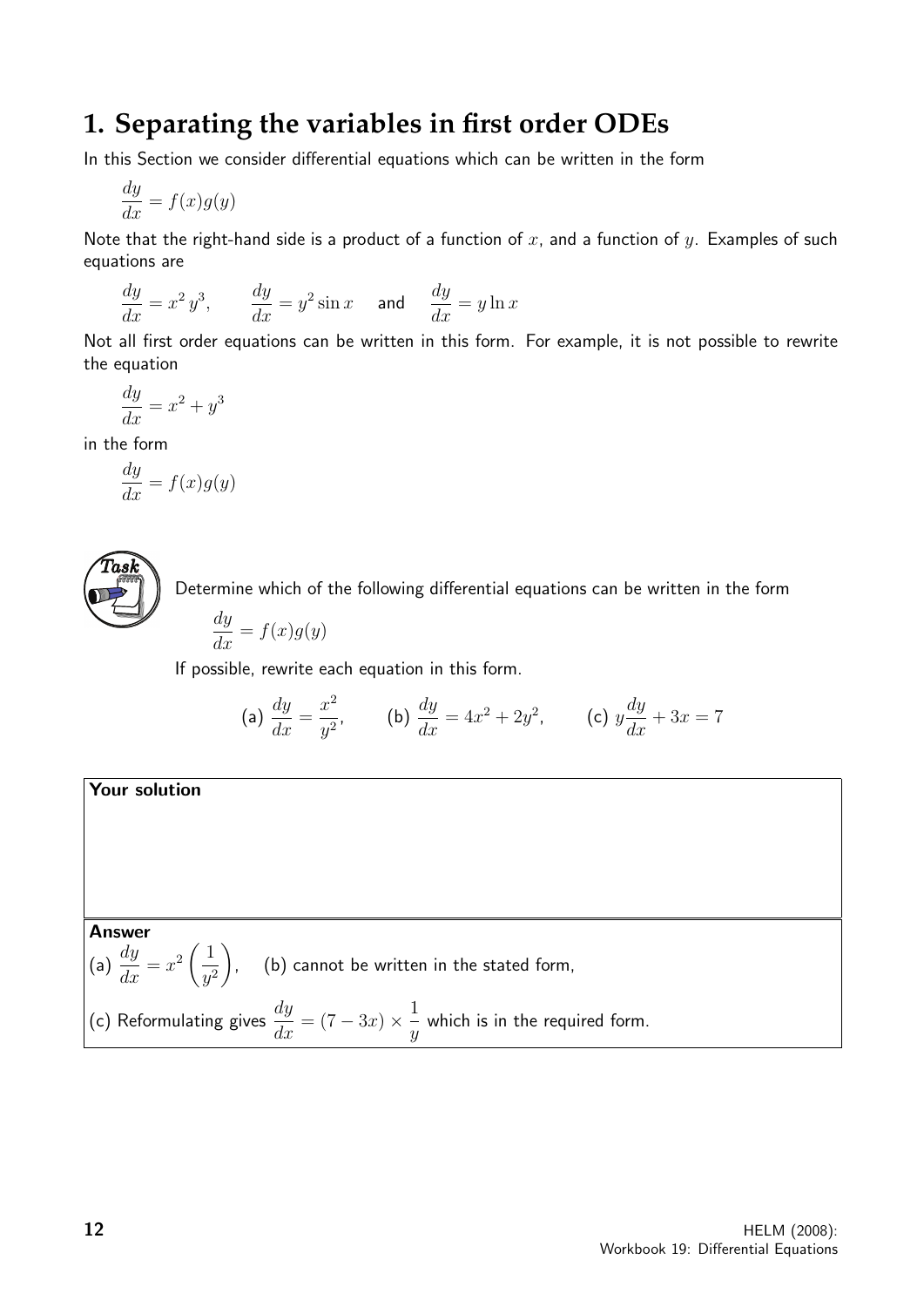

The variables involved in differential equations need not be x and y. Any symbols for variables may be used. Other first order differential equations are

$$
\frac{dz}{dt} = te^z \qquad \frac{d\theta}{dt} = -\theta \qquad \text{and} \qquad \frac{dv}{dr} = v\left(\frac{1}{r^2}\right)
$$

Given a differential equation in the form

$$
\frac{dy}{dx} = f(x)g(y)
$$

we can divide through by  $q(y)$  to obtain

$$
\frac{1}{g(y)}\frac{dy}{dx} = f(x)
$$

If we now integrate both sides of this equation with respect to  $x$  we obtain

$$
\int \frac{1}{g(y)} \frac{dy}{dx} dx = \int f(x) dx
$$

that is

$$
\int \frac{1}{g(y)} \, dy = \int f(x) \, dx
$$

We have separated the variables because the left-hand side contains only the variable  $y$ , and the right-hand side contains only the variable  $x$ . We can now try to integrate each side separately. If we can actually perform the required integrations we will obtain a relationship between  $y$  and  $x$ . Examples of this process are given in the next subsection.



#### Method of Separation of Variables

The solution of the equation

$$
\frac{dy}{dx} = f(x)g(y)
$$

may be found from separating the variables and integrating:

$$
\int \frac{1}{g(y)} \, dy = \int f(x) \, dx
$$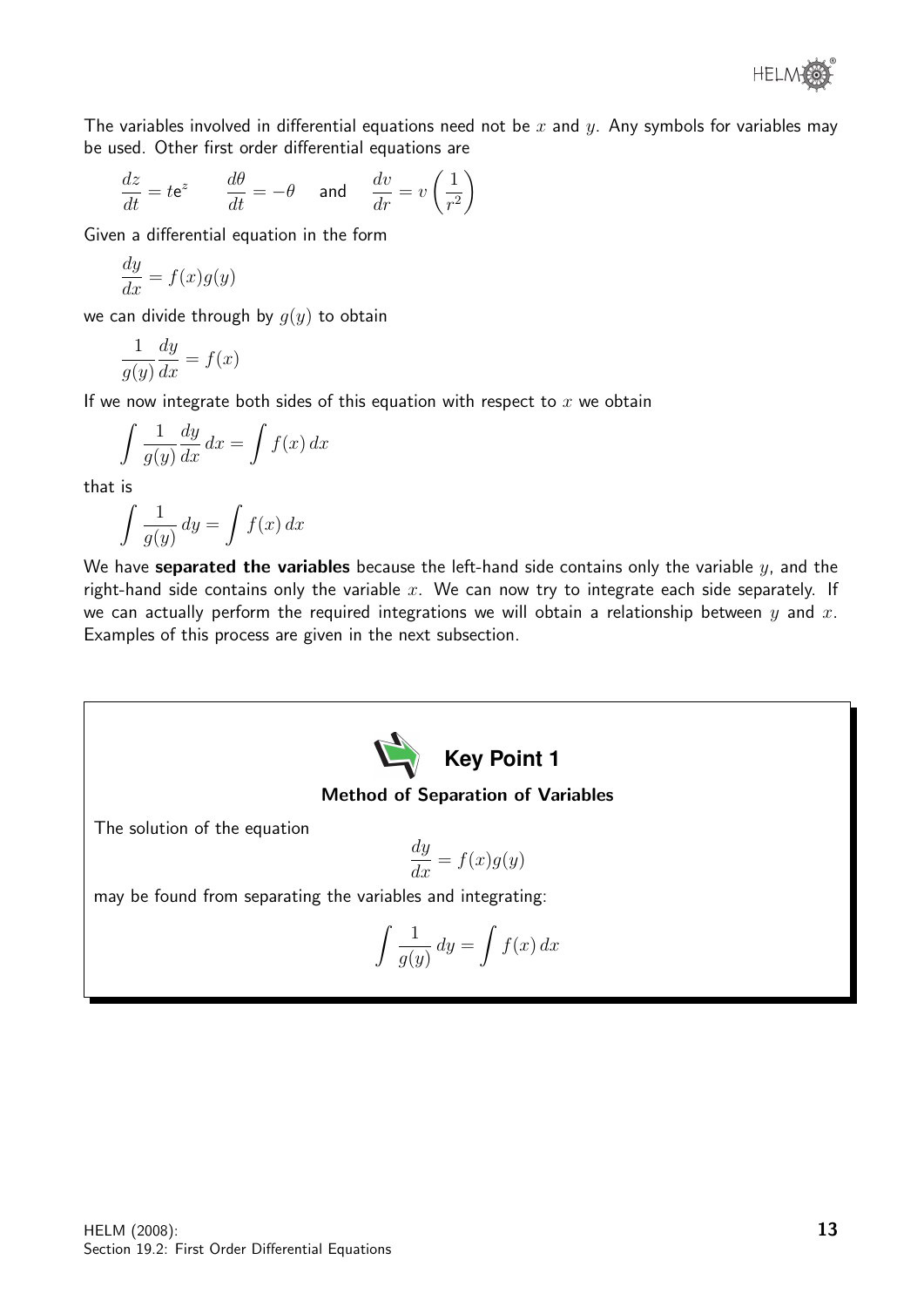# **2. Applying the method of separation of variables to ODEs**



# **Example 3**

Use the method of separation of variables to solve the differential equation

dy  $\frac{dy}{dx} =$  $3x^2$  $\hat{y}$ 

### Solution

The equation already has the form

$$
\frac{dy}{dx} = f(x)g(y)
$$

where

$$
f(x) = 3x^2 \qquad \text{and} \qquad g(y) = 1/y.
$$

Dividing both sides by  $q(y)$  we find

$$
y\frac{dy}{dx} = 3x^2
$$

Integrating both sides with respect to  $x$  gives

$$
\int y \frac{dy}{dx} dx = \int 3x^2 dx
$$

that is

$$
\int y \, dy = \int 3x^2 \, dx
$$

Note that the left-hand side is an integral involving just  $y$ ; the right-hand side is an integral involving just  $x$ . After integrating both sides with respect to the stated variables we find

$$
\frac{1}{2}y^2 = x^3 + c
$$

where  $c$  is a constant of integration. (You might think that there would be a constant on the left-hand side too. You are quite right but the two constants can be combined into a single constant and so we need only write one.)

We now have a relationship between  $y$  and  $x$  as required. Often it is sufficient to leave your answer in this form but you may also be required to obtain an explicit relation for  $y$  in terms of  $x$ . In this particular case

$$
y^2 = 2x^3 + 2c
$$

so that

$$
y = \pm \sqrt{2x^3 + 2c}
$$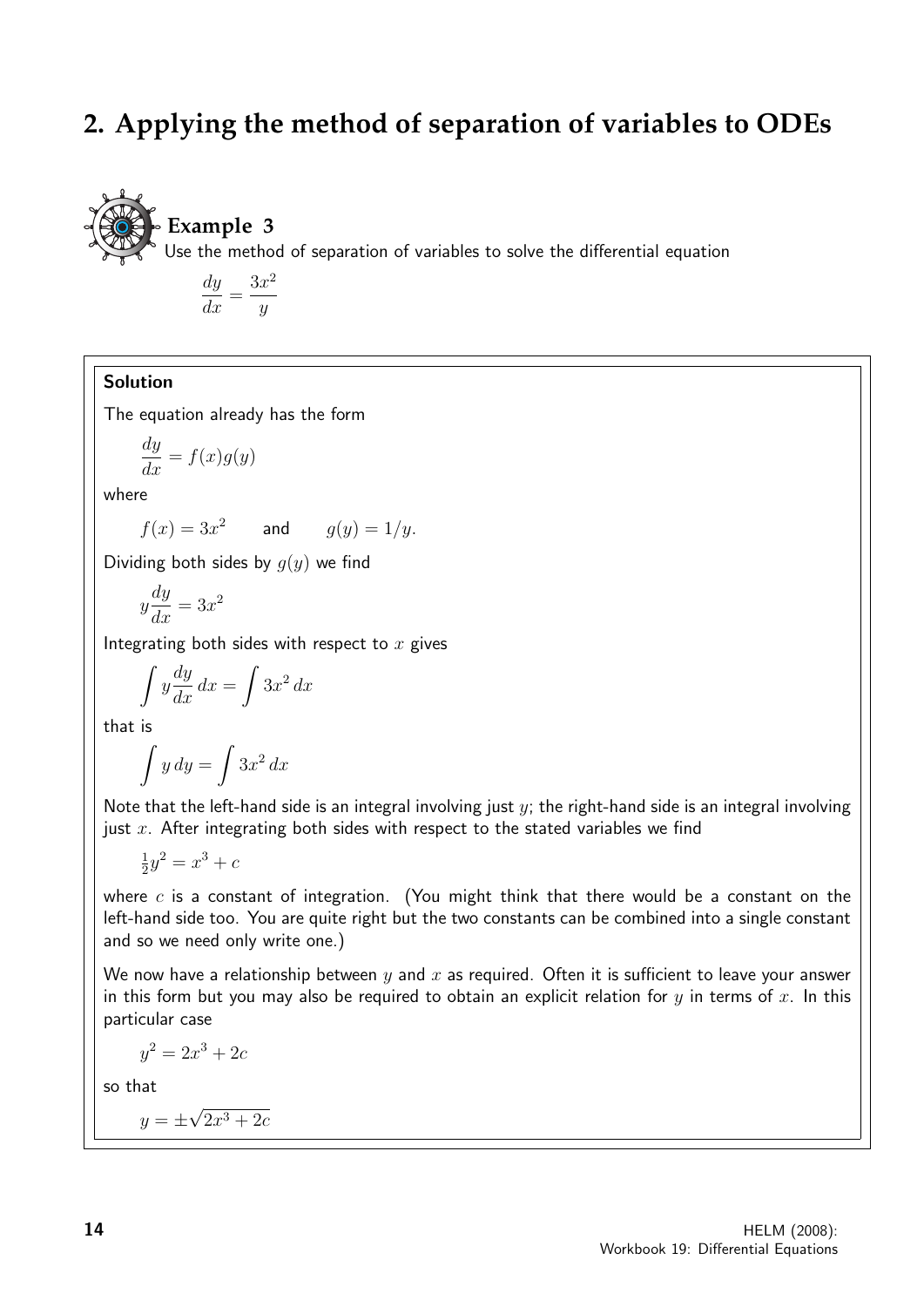



Use the method of separation of variables to solve the differential equation

$$
\frac{dy}{dx} = \frac{\cos x}{\sin 2y}
$$

First separate the variables so that terms involving y and  $\frac{dy}{dx}$  $\frac{dy}{dx}$  appear on the left, and terms involving  $x$  appear on the right:

Your solution

Answer You should have obtained

$$
\sin 2y \frac{dy}{dx} = \cos x
$$

Now reformulate both sides as integrals:

Your solution

Answer

$$
\int \sin 2y \frac{dy}{dx} dx = \int \cos x \, dx \quad \text{that is} \quad \int \sin 2y \, dy = \int \cos x \, dx
$$

Now integrate both sides:

Your solution

Answer

 $-\frac{1}{2}$  $\frac{1}{2}\cos 2y = \sin x + c$ 

Finally, rearrange to obtain an expression for  $y$  in terms of  $x$ :

Answer

Your solution

 $y=\frac{1}{2}$  $\frac{1}{2}\cos^{-1}(D-2\sin x)$  where  $D=-2c$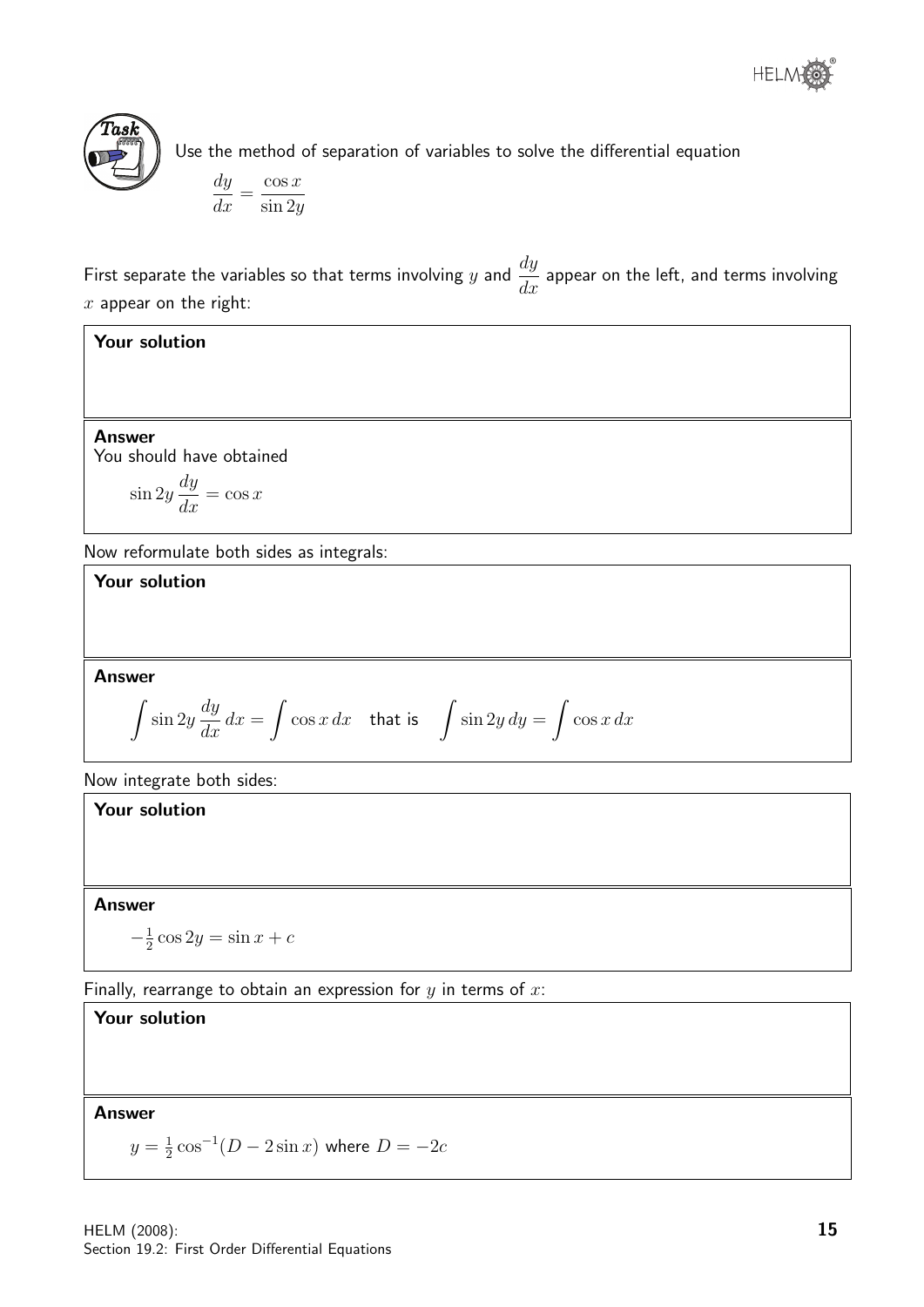### **Exercises**

1. Solve the equation

$$
\frac{dy}{dx} = \frac{e^{-x}}{y}.
$$

2. Solve the following equation subject to the condition  $y(0) = 1$ :

$$
\frac{dy}{dx} = 3x^2 e^{-y}
$$

3. Find the general solution of the following equations:

(a) 
$$
\frac{dy}{dx} = 3
$$
, (b)  $\frac{dy}{dx} = \frac{6 \sin x}{y}$ 

4. (a) Find the general solution of the equation

$$
\frac{dx}{dt} = t(x-2).
$$

- (b) Find the particular solution which satisfies the condition  $x(0) = 5$ .
- 5. Some equations which do not appear to be separable can be made so by means of a suitable substitution. By means of the substitution  $z = y/x$  solve the equation

$$
\frac{dy}{dx} = \frac{y^2}{x^2} + \frac{y}{x} + 1
$$

6. The equation

$$
iR + L\frac{di}{dt} = E
$$

where  $R$ ,  $L$  and  $E$  are constants arises in electrical circuit theory. This equation can be solved by separation of variables. Find the solution which satisfies the condition  $i(0) = 0$ .

#### Answers

1. 
$$
y = \pm \sqrt{D - 2e^{-x}}
$$
.  
\n2.  $y = \ln(x^3 + e)$ .  
\n3 (a)  $y = 3x + C$ , (b)  $\frac{1}{2}y^2 = C - 6 \cos x$ .  
\n4. (a)  $x = 2 + Ae^{t^2/2}$ , (b)  $x = 2 + 3e^{t^2/2}$ .  
\n5.  $z = \tan(\ln Dx)$  so that  $y = x \tan(\ln Dx)$ .  
\n6.  $i = \frac{E}{R}(1 - e^{-t/\tau})$  where  $\tau = L/R$ .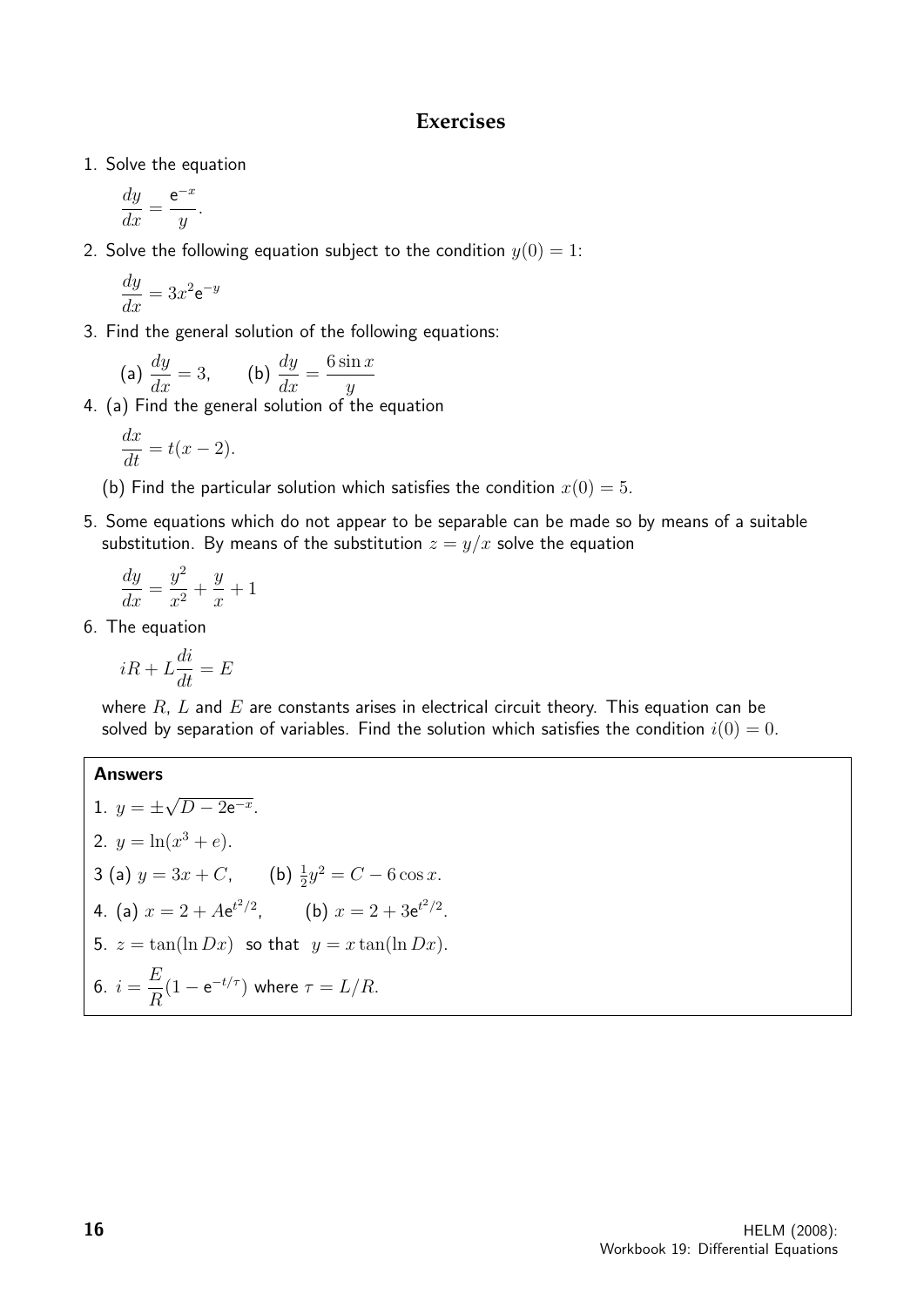

# **3. Exact equations**

Consider the differential equation

$$
\frac{dy}{dx} = 3x^2
$$

By direct integration we find that the general solution of this equation is

$$
y = x^3 + C
$$

where  $C$  is, as usual, an arbitrary constant of integration. Next, consider the differential equation

$$
\frac{d}{dx}(yx) = 3x^2.
$$

Again, by direct integration we find that the general solution is

$$
yx = x^3 + C.
$$

We now divide this equation by  $x$  to obtain

$$
y = x^2 + \frac{C}{x}.
$$

 $\widehat{T}$ as $\widehat{k}$ 

The differential equation  $\frac{d}{dt}$  $\frac{u}{dx}(yx) = 3x^2$  is called an **exact equation**. It can effectively be solved by integrating both sides.

Solve the equations (a) 
$$
\frac{dy}{dx} = 5x^4
$$
 (b)  $\frac{d}{dx}(x^3y) = 5x^4$ 

| <b>Your solution</b><br>$(a)$ $y =$ | $(b)$ $y =$                                                                |
|-------------------------------------|----------------------------------------------------------------------------|
| <b>Answer</b>                       | (a) $y = x^5 + C$ (b) $x^3y = x^5 + C$ so that $y = x^2 + \frac{C}{x^3}$ . |

If we consider examples of this kind in a more general setting we obtain the following Key Point: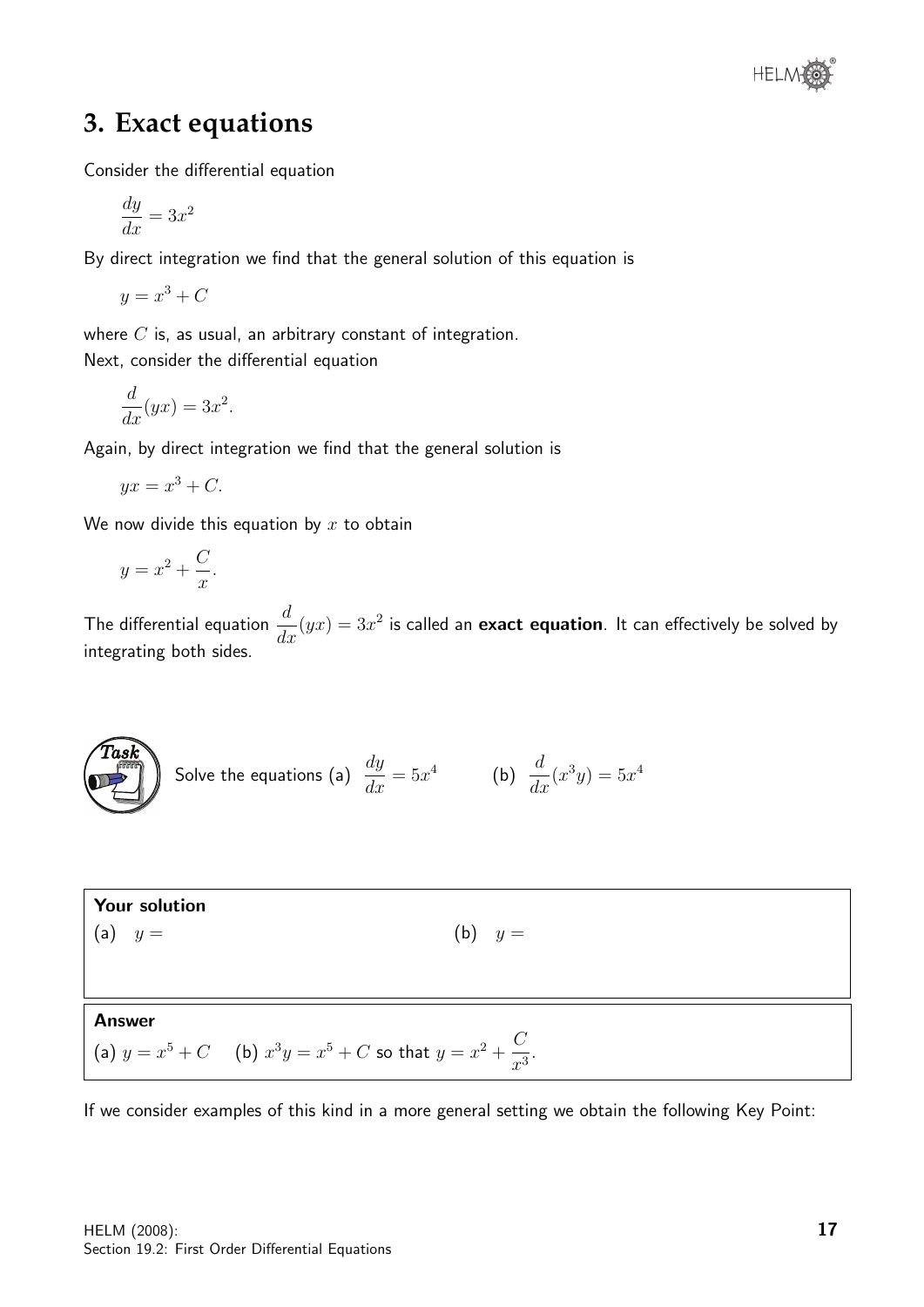

The solution of the equation

is

$$
\frac{d}{dx}(f(x)\cdot y) = g(x)
$$

$$
f(x) \cdot y = \int g(x) dx \quad \text{or} \quad y = \frac{1}{f(x)} \int g(x) dx
$$

# **4. Solving exact equations**

As we have seen, the differential equation  $\frac{d}{dt}$  $\frac{d}{dx}(yx) = 3x^2$  has solution  $y = x^2 + C/x$ . In the solution,  $x^2$  is called the **definite part** and  $C/x$  is called the **indefinite part** (containing the arbitrary constant of integration). If we take the definite part of this solution, i.e.  $y_{\mathsf{d}}=x^2$ , then

$$
\frac{d}{dx}(y_{\mathsf{d}} \cdot x) = \frac{d}{dx}(x^2 \cdot x) = \frac{d}{dx}(x^3) = 3x^2.
$$

Hence  $y_d = x^2$  is a solution of the differential equation. Now if we take the indefinite part of the solution i.e.  $y_i = C/x$  then

$$
\frac{d}{dx}(y_i \cdot x) = \frac{d}{dx}\left(\frac{C}{x} \cdot x\right) = \frac{d}{dx}(C) = 0.
$$

It is always the case that the general solution of an exact equation is in two parts: a definite part  $y_d(x)$  which is a solution of the differential equation and an indefinite part  $y_i(x)$  which satisfies a simpler version of the differential equation in which the right-hand side is zero.



(a) Solve the equation d  $\frac{d}{dx}(y \cos x) = \cos x$ 

(b) Verify that the indefinite part of the solution satisfies the equation

$$
\frac{d}{dx}(y\cos x) = 0.
$$

(a) Integrate both sides of the first differential equation:

Your solution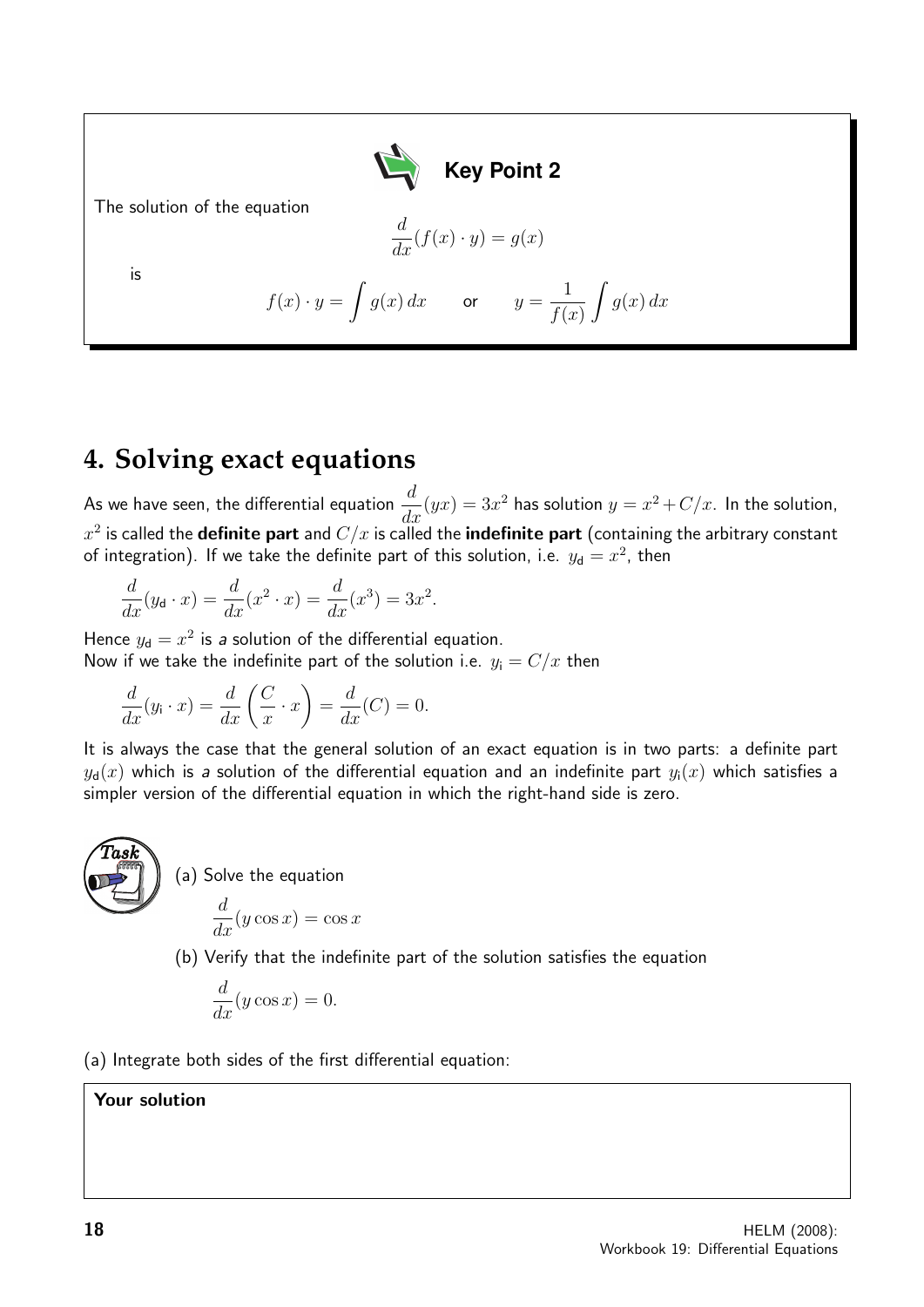

Answer

$$
y \cos x = \int \cos x \, dx = \sin x + C \qquad \text{leading to} \qquad y = \tan x + C \sec x
$$

(b) Substitute for  $y$  in the indefinite part (i.e. the part which contains the arbitrary constant) in the second differential equation:

### Your solution

#### Answer

The indefinite part of the solution is  $y_i = C \sec x$  and so  $y_i \cos x = C$  and

 $\frac{d}{dx}(y_i \cos x) = \frac{d}{dx}(C) = 0$ 

# **5. Recognising an exact equation**

The equation  $\frac{d}{dt}$  $\frac{d}{dx}(yx) = 3x^2$  is exact, as we have seen. If we expand the left-hand side of this equation (i.e. differentiate the product) we obtain

$$
x\frac{dy}{dx} + y.
$$

Hence the equation

$$
x\frac{dy}{dx} + y = 3x^2
$$

must be exact, but it is not so obvious that it is exact as in the original form. This leads to the following Key Point:



The equation

$$
f(x)\frac{dy}{dx} + y f'(x) = g(x)
$$

is exact. It can be re-written as

$$
\frac{d}{dx}(y f(x)) = g(x) \qquad \text{so that} \qquad y f(x) = \int g(x) dx
$$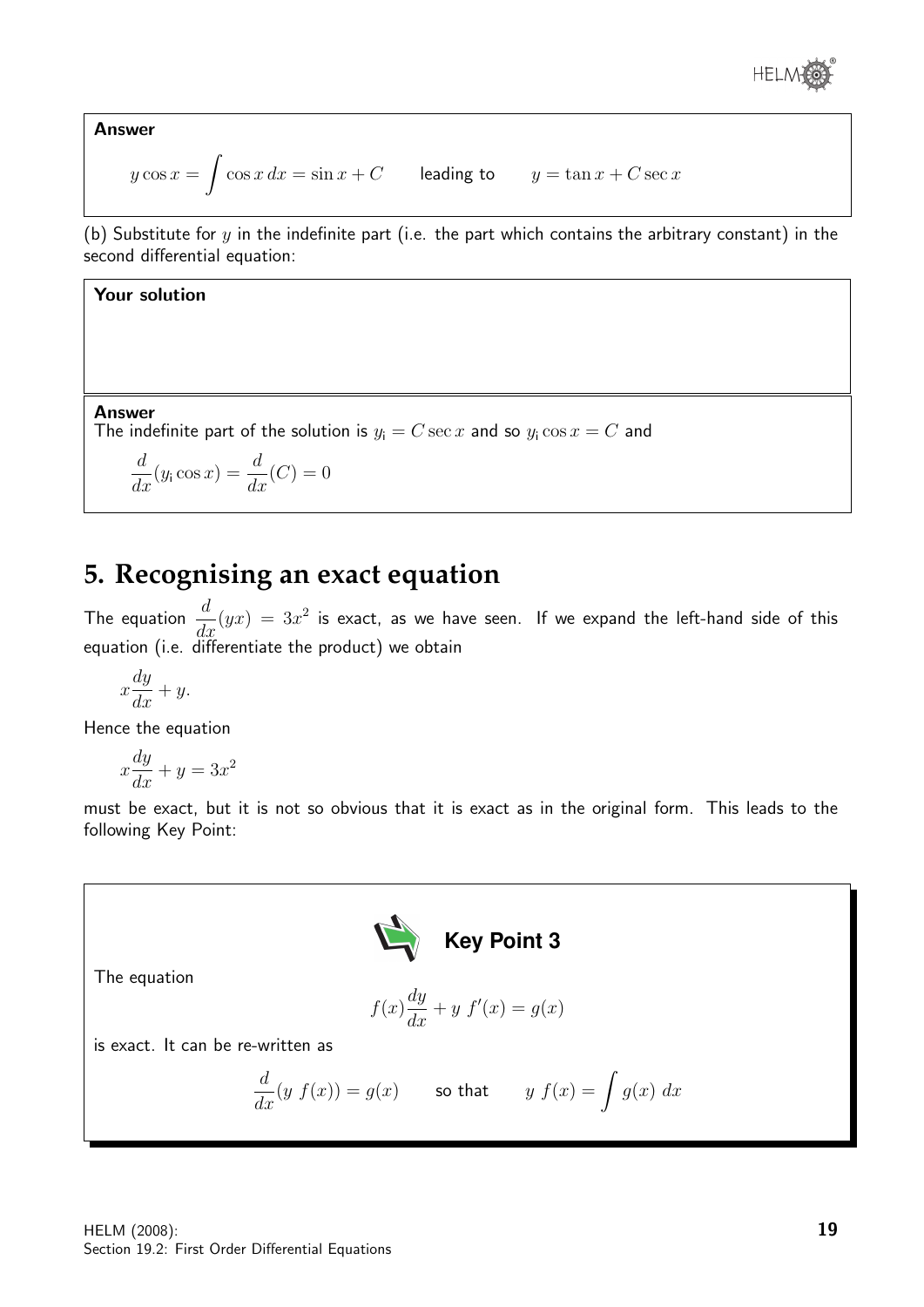

$$
x^3 \frac{dy}{dx} + 3x^2 y = x
$$

### Solution

Comparing this equation with the form in Key Point 3 we see that  $f(x) = x^3$  and  $g(x) = x$ . Hence the equation can be written

$$
\frac{d}{dx}(yx^3) = x
$$

which has solution

$$
yx^3 = \int x \, dx = \frac{1}{2}x^2 + C.
$$

Therefore

$$
y = \frac{1}{2x} + \frac{C}{x^3}.
$$



Solve the equation 
$$
\sin x \frac{dy}{dx} + y \cos x = \cos x
$$
.

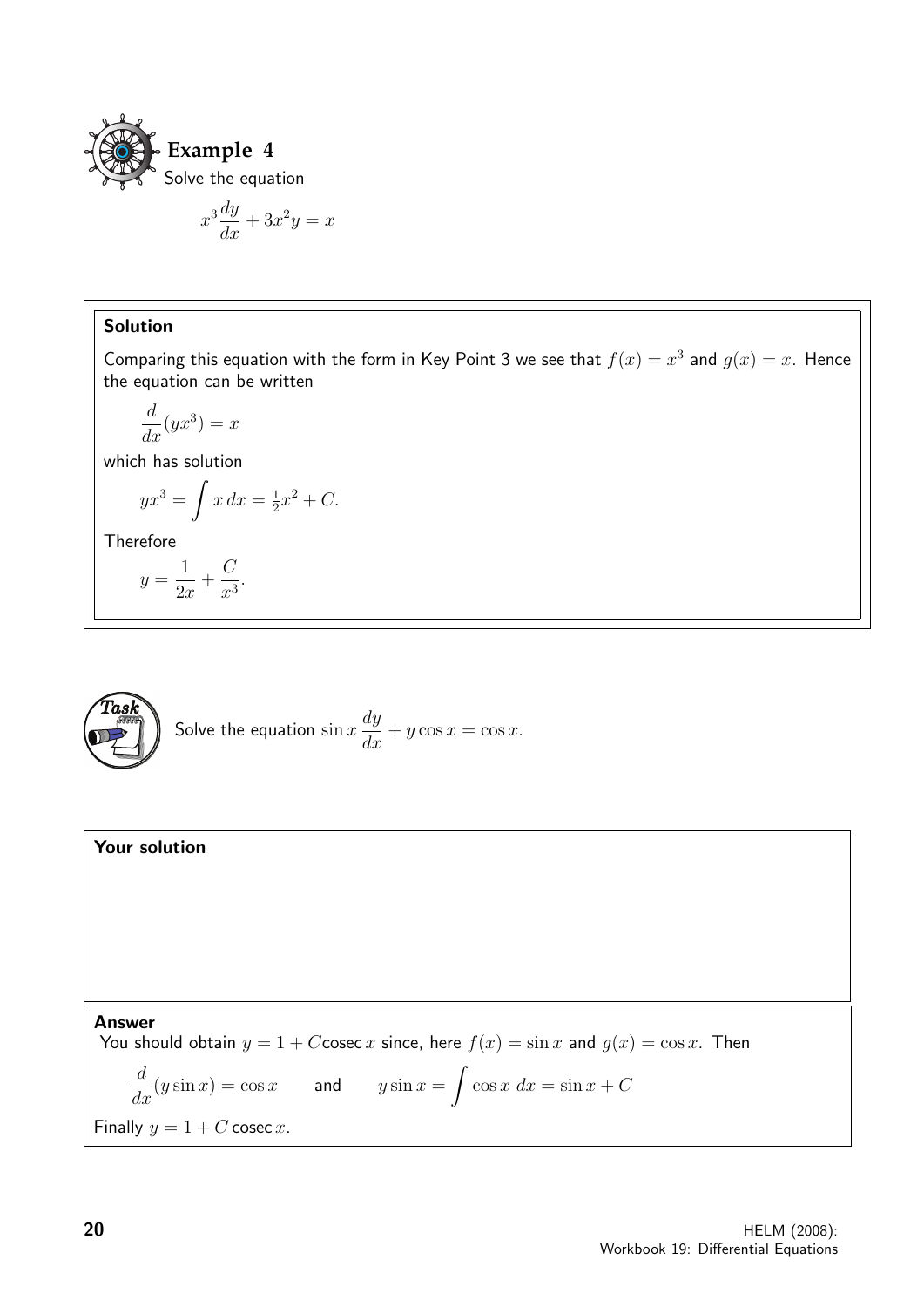### **Exercises**

- 1. Solve the equation  $\frac{d}{dx}(yx^2) = x^3$ .
- 2. Solve the equation  $\frac{d}{dt}$  $\frac{d}{dx}(y e^x) = e^{2x}$  given the condition  $y(0) = 2$ .
- 3. Solve the equation e $^{2x}\frac{dy}{dx}$  $\frac{dy}{dx} + 2e^{2x}y = x^2.$
- 4. Show that the equation  $x^2\frac{dy}{dx}$  $\frac{dy}{dx} + 2xy = x^3$  is exact and obtain its solution.
- 5. Show that the equation  $x^2\frac{dy}{dx}$  $\frac{dy}{dx} + 3xy = x^3$  is not exact. Multiply the equation by  $x \nightharpoonup x$  and show that the resulting equation is exact and obtain its solution.

#### Answers

1. 
$$
y = \frac{x^2}{4} + \frac{C}{x^2}
$$
. 2.  $y = \frac{1}{2}e^x + \frac{3}{2}e^{-x}$ . 3.  $y = (\frac{1}{3}x^3 + C)e^{-2x}$ . 4.  $y = \frac{1}{4}x^2 + \frac{C}{x^2}$ .  
5.  $y = \frac{1}{5}x^2 + \frac{C}{x^3}$ .

# **6. The integrating factor**

The equation

$$
x^2\frac{dy}{dx} + 3x y = x^3
$$

is not exact. However, if we multiply it by  $x$  we obtain the equation

$$
x^3 \frac{dy}{dx} + 3x^2 y = x^4.
$$

This can be re-written as

$$
\frac{d}{dx}(x^3y) = x^4
$$

which is an exact equation with solution

$$
x^3y = \int x^4 dx
$$
  
so 
$$
x^3y = \frac{1}{5}x^5 + C
$$

and hence

$$
y = \frac{1}{5}x^2 + \frac{C}{x^3}.
$$

The function by which we multiplied the given differential equation in order to make it exact is called an integrating factor. In this example the integrating factor is simply  $x$ .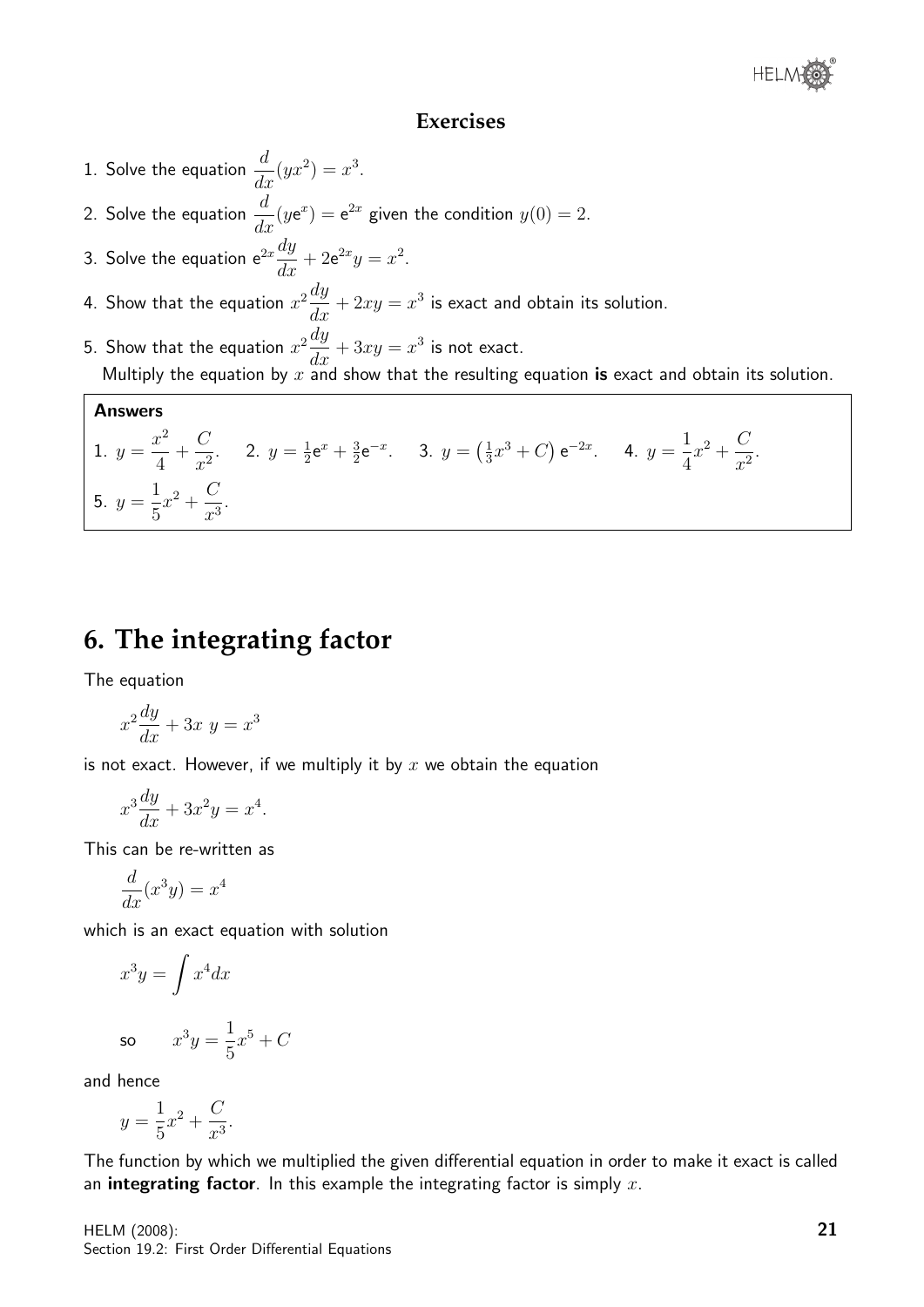

Which of the following differential equations can be made exact by multiplying by  $x^2$ ?

(a) 
$$
\frac{dy}{dx} + \frac{2}{x}y = 4
$$
 (b)  $x \frac{dy}{dx} + 3y = x^2$  (c)  $\frac{1}{x} \frac{dy}{dx} - \frac{1}{x^2}y = x$   
(d)  $\frac{1}{x} \frac{dy}{dx} + \frac{1}{x^2}y = 3$ .

Where possible, write the exact equation in the form  $\frac{d}{d\tau}$  $\frac{d}{dx}(f(x) y) = g(x).$ 

### Your solution

Answer

(a) Yes. 
$$
x^2 \frac{dy}{dx} + 2xy = 4x^2 \text{ becomes } \frac{d}{dx}(x^2y) = 4x^2.
$$

(b) Yes. 
$$
x^3 \frac{dy}{dx} + 3x^2y = x^4 \text{ becomes } \frac{d}{dx}(x^3y) = x^4.
$$

(c) No. This equation is already exact as it can be written in the form  $\displaystyle{\frac{d}{dx}\Big(\frac{1}{x}$  $\overline{x}$  $\hat{y}$  $\setminus$  $= x.$ 

(d) Yes. 
$$
x\frac{dy}{dx} + y = 3x^2
$$
 becomes  $\frac{d}{dx}(xy) = 3x^2$ .

# **7. Finding the integrating factor for linear ODEs**

The differential equation governing the current i in a circuit with inductance L and resistance R in series subject to a constant applied electromotive force  $E \cos \omega t$ , where E and  $\omega$  are constants, is

$$
L\,\frac{di}{dt} + Ri = E\cos\omega t\tag{1}
$$

This is an example of a linear differential equation in which  $i$  is the dependent variable and  $t$  is the independent variable. The general standard form of a linear first order differential equation is normally written with 'y' as the dependent variable and with 'x' as the independent variable and arranged so that the coefficient of  $\frac{dy}{dx}$  $\frac{dy}{dx}$  is 1. That is, it takes the form:

$$
\frac{dy}{dx} + f(x) y = g(x) \tag{2}
$$

in which  $f(x)$  and  $g(x)$  are functions of x.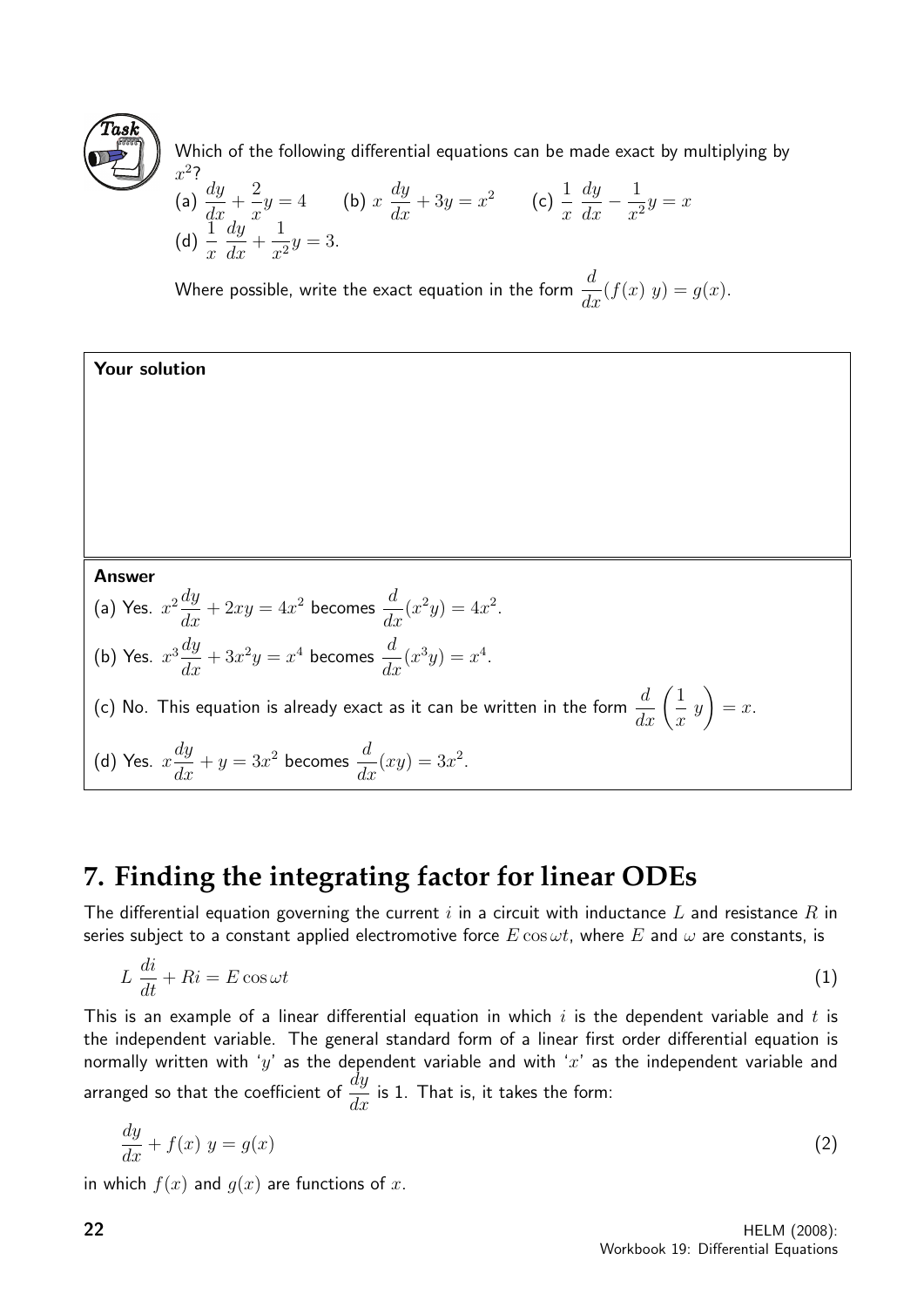

Comparing (1) and (2), x is replaced by t and y by i to produce  $\frac{di}{dt}$  $\frac{du}{dt} + f(t)$   $i = g(t)$ . The function  $f(t)$  is the coefficient of the dependent variable in the differential equation. We shall describe the method of finding the integrating factor for (1) and then generalise it to a linear differential equation written in standard form.

Step 1 Write the differential equation in standard form i.e. with the coefficient of the derivative equal to 1. Here we need to divide through by  $L$ :

$$
\frac{di}{dt} + \frac{R}{L}i = \frac{E}{L}\cos\omega t.
$$

**Step 2** Integrate the coefficient of the dependent variable (that is,  $f(t) = R/L$ ) with respect to the independent variable (that is,  $t$ ), and ignoring the constant of integration

$$
\int \frac{R}{L} dt = \frac{R}{L} t.
$$

**Step 3** Take the exponential of the function obtained in Step 2.

This is the integrating factor (I.F.)

$$
\mathsf{I.F.} = \mathsf{e}^{Rt/L}.
$$

This leads to the following Key Point on integrating factors:





Your solution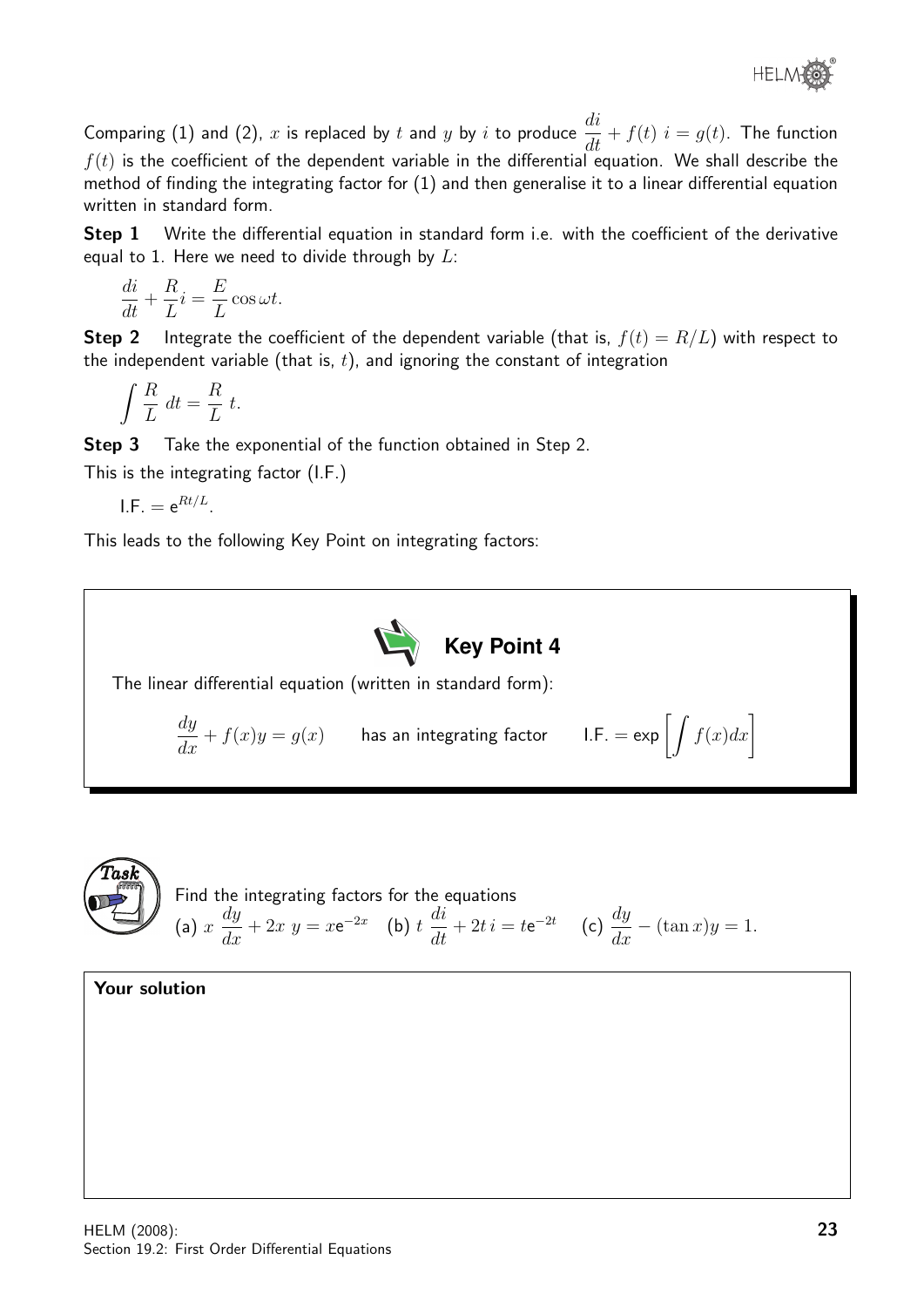Answer (a) Step 1 Divide by x to obtain  $\frac{dy}{dx}$  $\frac{dy}{dx} + 2y = e^{-2x}$ Step 2 The coefficient of the independent variable is 2 hence  $\int 2 dx = 2x$ Step 3  $I.F. = e^{2x}$ (b) The only difference from (a) is that i replaces y and t replaces x. Hence I.F.  $= e^{2t}$ . (c) Step 1 This is already in the standard form. Step 2  $\int -\tan x \ dx = \int \frac{-\sin x}{\tan x}$  $\cos x$  $dx = \ln \cos x.$ **Step 3** I.F.  $= e^{\ln \cos x} = \cos x$ 

# **8. Solving equations via the integrating factor**

Having found the integrating factor for a linear equation we now proceed to solve the equation. Returning to the differential equation, written in standard form:

di  $\frac{du}{dt} +$ R L  $i =$ E L  $\cos \omega t$ 

for which the integrating factor is

 $\mathrm{e}^{Rt/L}$ 

we multiply the equation by the integrating factor to obtain

$$
e^{Rt/L} \frac{di}{dt} + \frac{R}{L} e^{Rt/L} i = \frac{E}{L} e^{Rt/L} \cos \omega t
$$

At this stage the left-hand side of this equation can always be simplified as follows:

$$
\frac{d}{dt}(\mathbf{e}^{Rt/L} i) = \frac{E}{L} \mathbf{e}^{Rt/L} \cos \omega t.
$$

Now this is in the form of an exact differential equation and so we can integrate both sides to obtain the solution:

$$
e^{Rt/L} i = \frac{E}{L} \int e^{Rt/L} \cos \omega t \, dt.
$$

All that remains is to complete the integral on the right-hand side. Using the method of integration by parts we find

$$
\int e^{Rt/L} \cos \omega t \, dt = \frac{L}{L^2 \omega^2 + R^2} \left[ \omega L \, \sin \omega t + R \cos \omega t \right] e^{Rt/L}
$$

Hence

$$
e^{Rt/L} i = \frac{E}{L^2 \omega^2 + R^2} \left[ \omega L \sin \omega t + R \cos \omega t \right] e^{Rt/L} + C.
$$

Finally

$$
i = \frac{E}{L^2 \omega^2 + R^2} \left[ \omega L \sin \omega t + R \cos \omega t \right] + C e^{-Rt/L}.
$$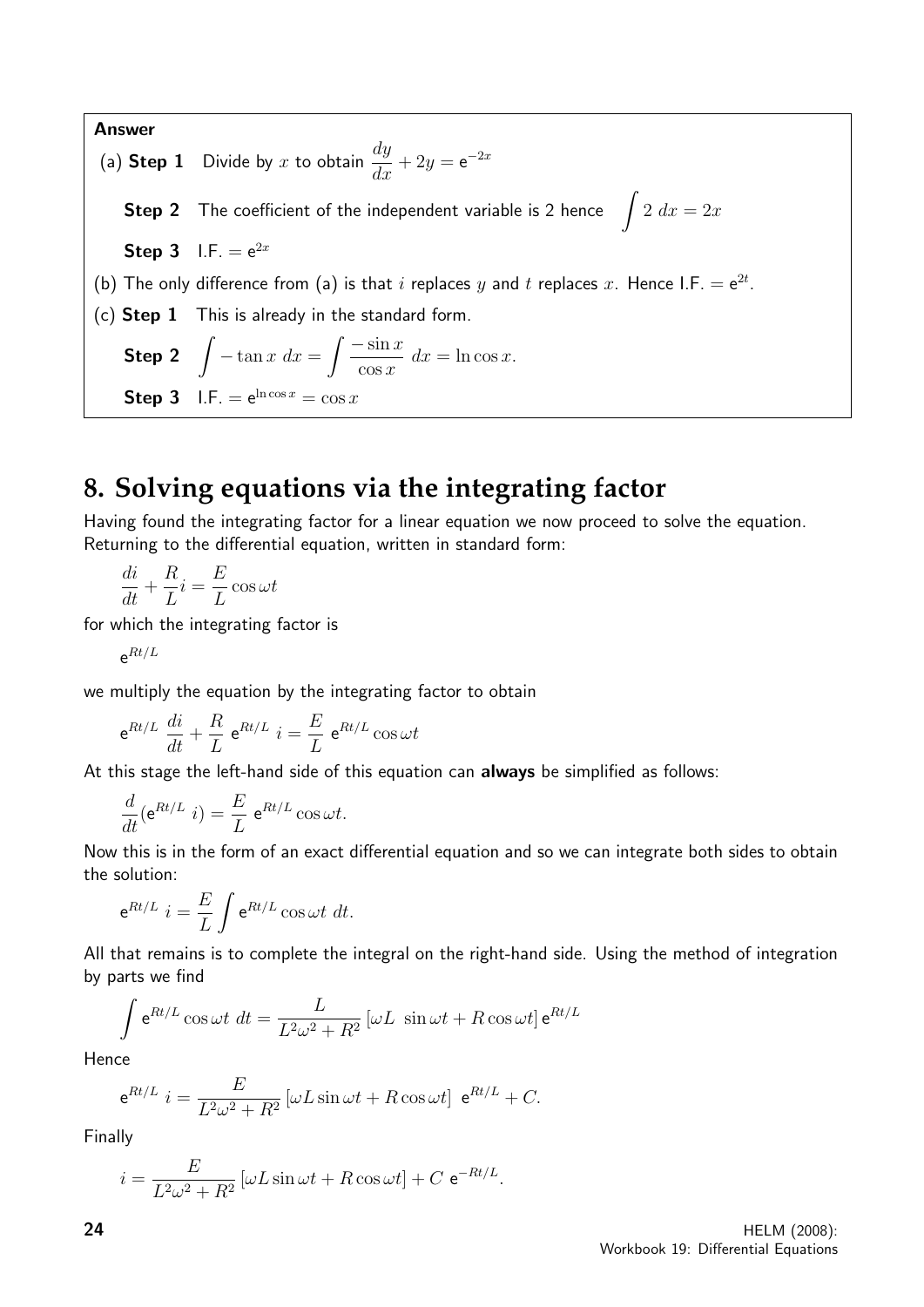is the solution to the original differential equation (1). Note that, as we should expect for the solution to a first order differential equation, it contains a single arbitrary constant  $C$ .



Using the integrating factors found earlier in the Task on pages 22-23, find the general solutions to the differential equations

(a)  $x^2 \frac{dy}{dx}$  $\frac{dy}{dx} + 2x^2y = x^2 e^{-2x}$  (b)  $t^2 \frac{di}{dt}$  $\frac{di}{dt} + 2t^2i = t^2 e^{-2t}$  (c)  $\frac{dy}{dx} - (\tan x)y = 1$ .

### Your solution

#### Answer

(a) The standard form is  $\frac{dy}{dx}$  $\frac{dy}{dx} + 2y = e^{-2x}$  for which the integrating factor is  $e^{2x}$ .

$$
e^{2x}\frac{dy}{dx} + 2e^{2x} y = 1
$$
  
i.e. 
$$
\frac{d}{dx} (e^{2x} y) = 1
$$
 so that 
$$
e^{2x}y = x + C
$$
  
leading to 
$$
y = (x + C)e^{-2x}
$$

(b) The general solution is  $i = (t + C)e^{-2t}$  as this problem is the same as (a) with different variables. (c) The equation is in standard form and the integrating factor is  $\cos x$ .

then 
$$
\frac{d}{dx}(\cos x \ y) = \cos x \quad \text{so that} \quad \cos x \ y = \int \cos x \ dx = \sin x + C
$$
  
giving  $y = \tan x + C \sec x$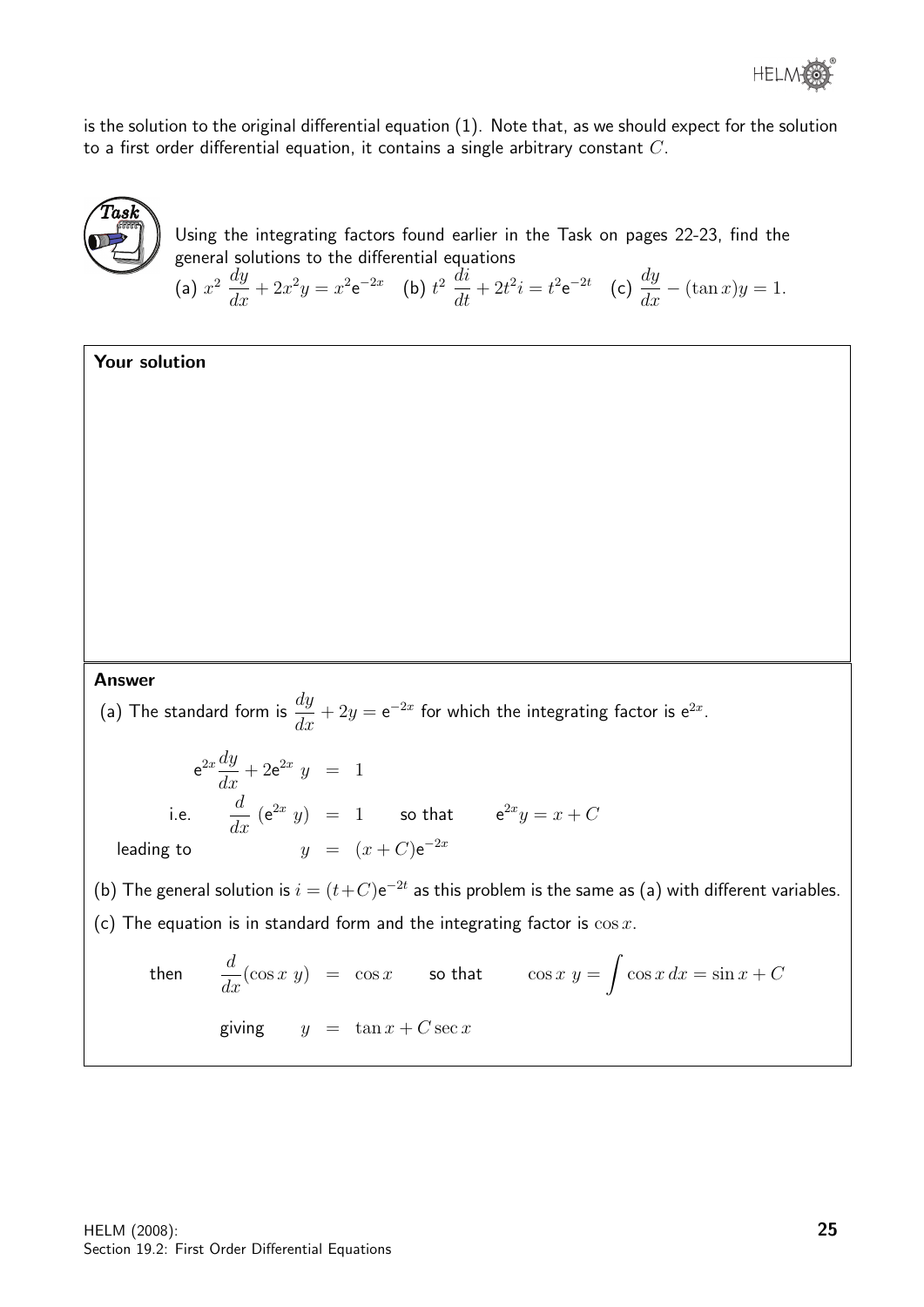

## **Engineering Example 1**

## **An RC circuit with a single frequency input**

### Introduction

The components in RC circuits containing resistance, inductance and capacitance can be chosen so that the circuit filters out certain frequencies from the input. A particular kind of filter circuit consists of a resistor and capacitor in series and acts as a high cut (or low pass) filter. The high cut frequency is defined to be the frequency at which the magnitude of the voltage across the capacitor √ (the output voltage) is  $1/\surd 2$  of the magnitude of the input voltage.

### Problem in words

Calculate the high cut frequency for an RC circuit is subjected to a single frequency input of angular frequency  $\omega$  and magnitude  $v_i$ .

(a) Find the steady state solution of the equation

$$
R\frac{dq}{dt} + \frac{q}{C} = v_i e^{j\omega t}
$$

and hence find the magnitude of

- (i) the voltage across the capacitor  $v_c =$  $\overline{q}$  $\mathcal{C}$
- (ii) the voltage across the resistor  $v_R = R$  $dq$ dt
- (b) Using the impedance method of 12.6 confirm your results to part (a) by calculating
	- (i) the voltage across the capacitor  $v_c$
	- (ii) the voltage across the resistor  $v_R$  in response to a single frequency of angular frequency  $\omega$  and magnitude  $v_i$ .
- (c) For the case where  $R=1 \; k\Omega$  and  $C=1 \; \mu F_{\tau}$  find the ratio  $\frac{|v_c|}{|v_c|}$  $|v_i|$ and complete the table below

| $\tilde{ }$               | ∩≥<br>ັ | 10 <sup>5</sup> | 74 | 10 <sup>5</sup><br>⊥∪ | 70 |
|---------------------------|---------|-----------------|----|-----------------------|----|
| 21<br>$\frac{ U_C }{ U }$ |         |                 |    |                       |    |
| $v_i$                     |         |                 |    |                       |    |

(d) Explain why the table results show that a RC circuit acts as a high-cut filter and find the value of the high-cut frequency, defined as  $f_{hc}=\omega_{hc}/2\pi,$  such that  $\frac{|v_c|}{|v_c|}$  $|v_i|$ =  $\frac{1}{\sqrt{2}}$  $\overline{2}$ .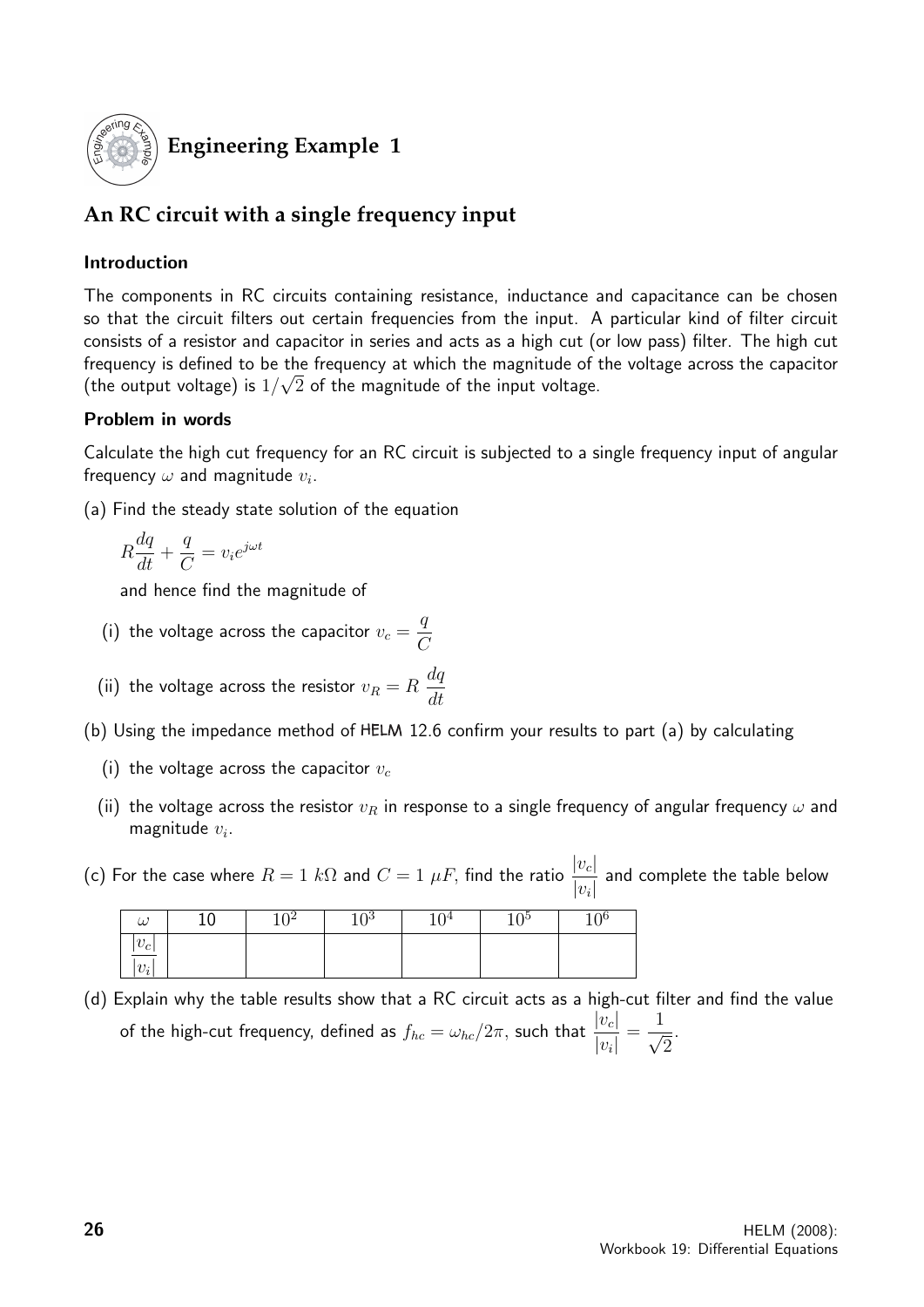

#### Mathematical statement of the problem

We need to find a particular solution to the differential equation  $R$  $dq$  $\frac{dq}{dt} +$  $\overline{q}$  $\frac{q}{C} = v_i e^{j\omega t}.$ This will give us the steady state solution for the charge  $q.$  Using this we can find  $v_c =$  $\overline{q}$  $\mathcal{C}$ and  $v_R = R$  $dq$  $\frac{du}{dt}$  . These should give the same result as the values calculated by considering the impedances in the circuit. Finally we can calculate  $\frac{|v_c|}{|v_c|}$  $|v_i|$ and fill in the table of values as required and find the high-cut frequency from  $\frac{|v_c|}{|v_c|}$  $|v_i|$ =  $\frac{1}{\sqrt{2}}$ 2 and  $f_{hc}=\omega_{hc}/2\pi$ .

#### Mathematical solution

(a) To find a particular solution, we try a function of the form  $q=c_0e^{j\omega t}$  which means that

$$
\frac{dq}{dt} = j\omega c_0 e^{j\omega t}.
$$

Substituting into  $R$  $dq$  $\frac{dq}{dt}$  + q  $\mathcal{C}$  $= v_i e^{j\omega t}$  we get  $Rj\omega c_0e^{j\omega t}+\frac{c_0e^{j\omega t}}{C}$  $\frac{e^{j\omega t}}{C} = v_i e^{j\omega t} \Rightarrow Rj\omega c_0 + \frac{c_0}{C}$  $\frac{c_0}{C} = v_i$  $\Rightarrow$   $c_0 = \frac{v_i}{\sum c_i}$  $Rj\omega + \frac{1}{C}$  $\mathcal{C}_{0}^{(n)}$  $=\frac{Cv_i}{DC}$  $RCj\omega+1$  $\Rightarrow q = \frac{Cv_i}{DC}$  $RCj\omega+1$  $e^{j\omega t}$ 

Thus

(i) 
$$
v_c = \frac{q}{C} = \frac{v_i}{RCj\omega + 1} e^{j\omega t}
$$
 and (ii)  $v_R = \frac{dq}{dt} = \frac{RCv_i j\omega}{RCj\omega + 1} e^{j\omega t}$ 

(b) We use the impedance to determine the voltage across each of the elements. The applied voltage is a single frequency of angular frequency  $\omega$  and magnitude  $v_i$  such that  $V=v_i e^{j\omega t}.$ 

For an RC circuit, the impedance of the circuit is  $Z = Z_R + Z_c$  where  $Z_R$  is the impedance of the resistor R and  $Z_c$  is the impedance of the capacitor  $Z_c = -\frac{j}{\sqrt{2}}$  $\frac{J}{\omega C}$ .

Therefore  $Z = R - \frac{j}{j}$  $\frac{J}{\omega C}$ .

The current can be found using  $v = Z_i$  giving  $v_i e^{j\omega t} = \left($  $R-\frac{j}{\omega C}$  $i \Rightarrow i = \frac{v_i e^{j \omega t}}{R}$  $R-\frac{j}{\omega}$ ωC We can now use  $v_c = z_c i$  and  $v_R = z_R i$  giving

(i) 
$$
v_c = \frac{q}{C} = -\frac{j}{\omega C} \times \frac{v_i}{R - \frac{j}{\omega C}} e^{j\omega t} = \frac{v_i}{RCj\omega + 1} e^{j\omega t}
$$

(ii) 
$$
v_R = \frac{Rv_i}{R - \frac{j}{\omega C}} e^{j\omega t} = \frac{RCv_i j\omega}{RCj\omega + 1} e^{j\omega t}
$$

which confirms the result in part (a) found by solving the differential equation.

(c) When 
$$
R = 1000 \Omega
$$
 and  $C = 10^{-6}F$   
\n
$$
v_c = \frac{v_i}{RCj\omega + 1} e^{j\omega t} = \frac{v_i}{10^{-3}j\omega + 1} e^{j\omega t}
$$

HELM (2008): Section 19.2: First Order Differential Equations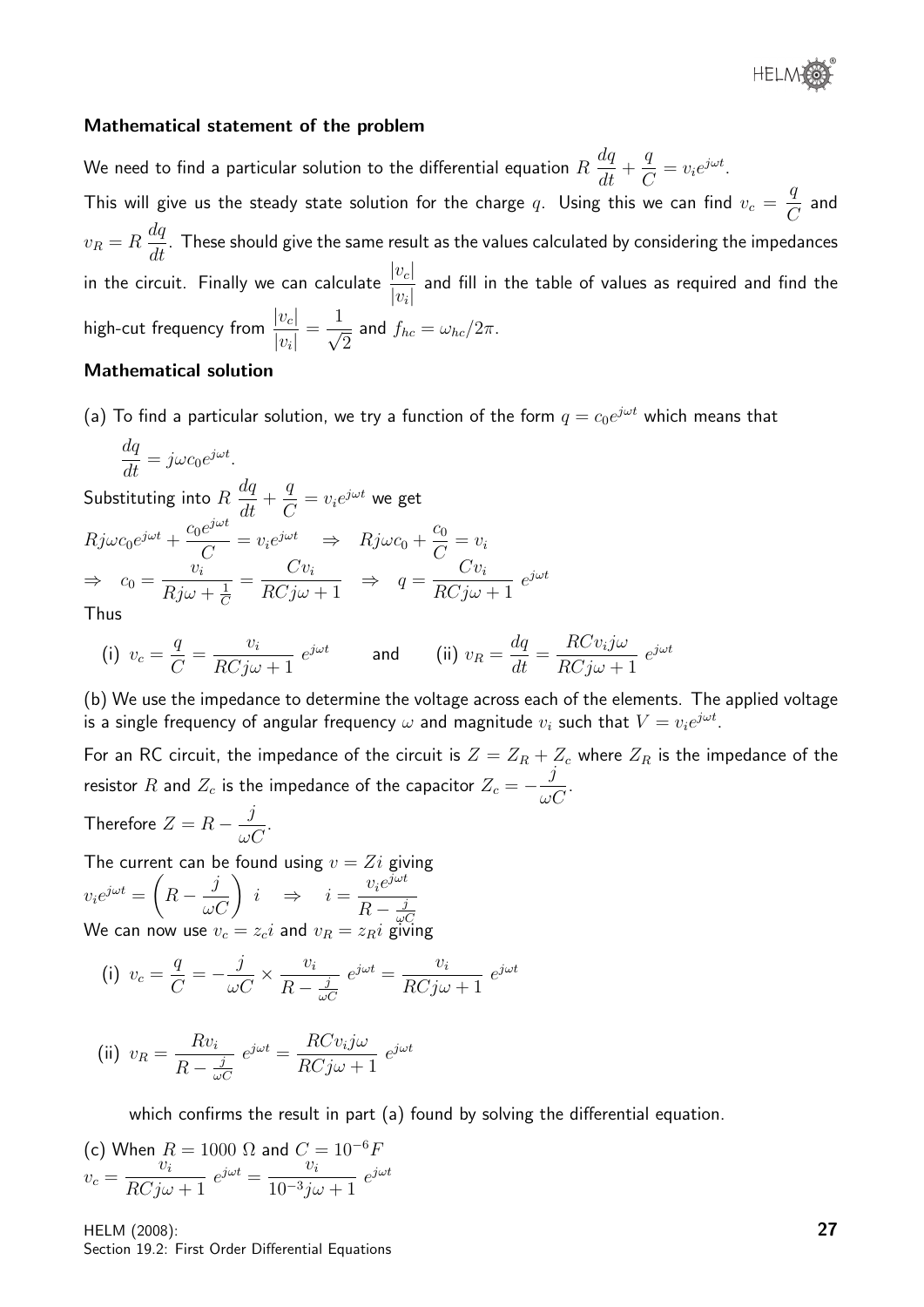So 
$$
\frac{|v_c|}{|v_i|} = \left| \frac{1}{10^{-3}j\omega + 1} \right| |e^{j\omega t}| = \left| \frac{1}{10^{-3}j\omega + 1} \right| = \frac{1}{\sqrt{10^{-6}\omega^2 + 1}}
$$

Table 1: Values of  $\begin{array}{c} \begin{array}{c} \begin{array}{c} \end{array} \\ \begin{array}{c} \end{array} \end{array} \end{array}$  $v_c$  $v_i$  $\begin{array}{c} \begin{array}{c} \begin{array}{c} \end{array} \\ \begin{array}{c} \end{array} \end{array} \end{array}$ for a range of values of  $\omega$ 

| $\omega$         | 1 ႐ | 1 $\Omega$ <sup>2</sup> | 1 ∩3 | 1 በ4 | 1 ∩อ                                            |       |
|------------------|-----|-------------------------|------|------|-------------------------------------------------|-------|
| $ v_c $<br>$v_i$ |     |                         |      |      | $0.99995$   0.995   0.707   0.00995   0.0099995 | 0.001 |

(d) Table 1 shows that a RC circuit can be used as a high-cut filter because for low values of  $\omega, \, \frac{|v_c|}{|v_c|}$  $|v_i|$ is approximately 1 and for high values of  $\omega$ ,  $\frac{|v_c|}{|v_c|}$  $|v_i|$ is approximately 0. So the circuit will filter out high frequency values.

$$
\frac{|v_c|}{|v_i|} = \frac{1}{\sqrt{2}} \text{ when } \frac{1}{\sqrt{10^{-6}\omega^2 + 1}} = \frac{1}{\sqrt{2}} \quad \Leftrightarrow \quad 10^{-6}\omega^2 + 1 = 2 \Leftrightarrow 10^{-6}\omega^2 = 1 \Leftrightarrow \omega^2 = 10^6
$$

As we are considering  $\omega$  to be a positive frequency,  $\omega = 1000$ .

So 
$$
f_{hc} = \frac{\omega_{hc}}{2\pi} = \frac{1000}{2\pi} \approx 159 \text{ Hz}.
$$

#### Interpretation

We have shown that for an RC circuit finding the steady state solution of the differential equation with a single frequency input voltage yields the same result for  $\frac{|v_c|}{|v_c|}$  $|v_i|$ and  $\frac{|v_R|}{|v_R|}$  $|v_i|$ as found by working with the complex impedances for the circuit.

An RC circuit can be used as a high-cut filter and in the case where  $R = 1 k\Omega$ ,  $C = 1 \mu F$  we found the high-cut frequency to be at approximately 159 Hz.

This means that the circuit will pass frequencies less than this value and remove frequencies greater than this value.